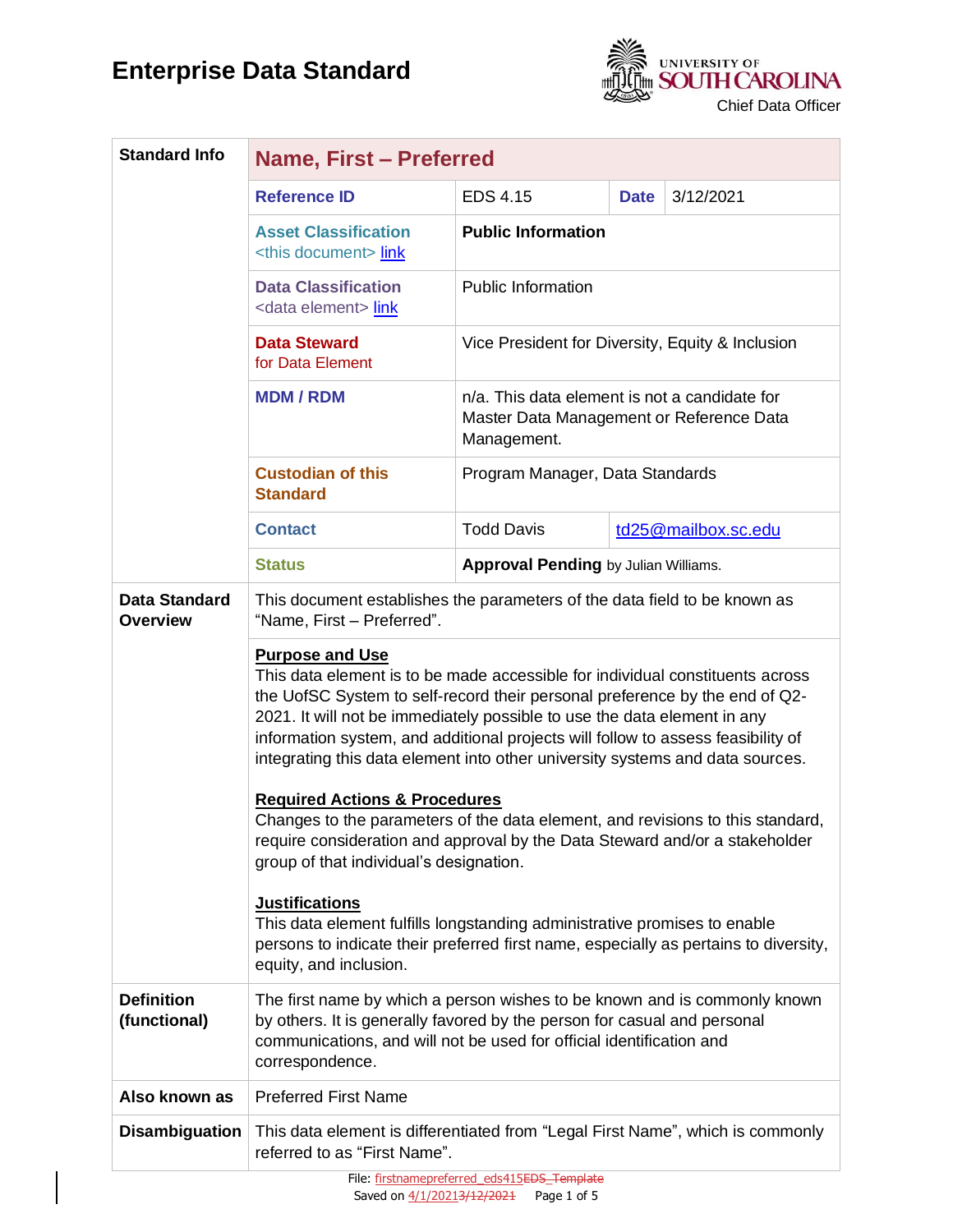

| <b>Caveats and</b><br><b>Exceptions</b> | (1) The presence and visibility of the data element in various university<br>information systems and databases will take significant time to<br>accomplish, beginning in Q3-2021; each integration or data feed<br>revision will be under a unique Demand # with DoIT.<br>(2) The Data Steward and stakeholders should consider whether some<br>user guidance/constraint is required for this field, such as the Preferred<br>First Name expressed by an individual must not be offensive or<br>degrading to any individuals or groups. |                                                                                                                                                                                                        |  |
|-----------------------------------------|-----------------------------------------------------------------------------------------------------------------------------------------------------------------------------------------------------------------------------------------------------------------------------------------------------------------------------------------------------------------------------------------------------------------------------------------------------------------------------------------------------------------------------------------|--------------------------------------------------------------------------------------------------------------------------------------------------------------------------------------------------------|--|
| System of<br><b>Record</b>              | Oracle Identity Manager (OIM) with myAccount.sc.edu as user front end                                                                                                                                                                                                                                                                                                                                                                                                                                                                   |                                                                                                                                                                                                        |  |
| Data Cookbook<br><b>Entry / Link</b>    | < <pending>&gt;</pending>                                                                                                                                                                                                                                                                                                                                                                                                                                                                                                               |                                                                                                                                                                                                        |  |
| <b>Metadata</b>                         | Field Type                                                                                                                                                                                                                                                                                                                                                                                                                                                                                                                              | Text, Simple                                                                                                                                                                                           |  |
|                                         | Field Length                                                                                                                                                                                                                                                                                                                                                                                                                                                                                                                            | 30 character length<br>Known constraint: among the known ERP systems<br>expected to receive and make use of this data element<br>PeopleSoft has the smallest length at 30 characters.                  |  |
|                                         | Keyboard/character<br>set permitted                                                                                                                                                                                                                                                                                                                                                                                                                                                                                                     | UTF8 - an externally maintained, international, Unicode<br>Standard of English alphabet characters, including<br>those with accents, as well as hyphen (dash), space,<br>and apostrophe are permitted. |  |
|                                         | <b>Disallowed</b><br>keyboard/characters                                                                                                                                                                                                                                                                                                                                                                                                                                                                                                | Numerals, symbols, emoticons, emojis, non-English<br>alphabet, and special characters including but not<br>limited to ~ `! @ # \$ % ^ & * (), . / ? > <; : "][{}\  = +<br>_ are not permitted.         |  |
|                                         | <b>OIM Field Technical</b><br>Name                                                                                                                                                                                                                                                                                                                                                                                                                                                                                                      | USR_UDF_PREFERRED_NAME                                                                                                                                                                                 |  |
|                                         | OIM Table                                                                                                                                                                                                                                                                                                                                                                                                                                                                                                                               | <b>USER</b>                                                                                                                                                                                            |  |
|                                         | OIM Field<br>Label/Functional<br>Name                                                                                                                                                                                                                                                                                                                                                                                                                                                                                                   | Preferred First Name (The label at this time is Preferred<br>or Nick Name)                                                                                                                             |  |
|                                         | myaccount.sc.edu<br><b>Field Technical Name</b>                                                                                                                                                                                                                                                                                                                                                                                                                                                                                         | USR UDF PREFERRED NAME                                                                                                                                                                                 |  |
|                                         | myaccount.sc.edu<br>Table                                                                                                                                                                                                                                                                                                                                                                                                                                                                                                               | <b>USER</b>                                                                                                                                                                                            |  |
|                                         | myaccount.sc.edu<br>Label/Functional<br>Name                                                                                                                                                                                                                                                                                                                                                                                                                                                                                            | <b>Preferred First Name</b>                                                                                                                                                                            |  |
| <b>Business</b><br><b>Processes</b>     | <b>Initial Collection</b>                                                                                                                                                                                                                                                                                                                                                                                                                                                                                                               | Any employee and/or student may submit a Name, First<br>- Preferred through myaccount.sc.edu which will be                                                                                             |  |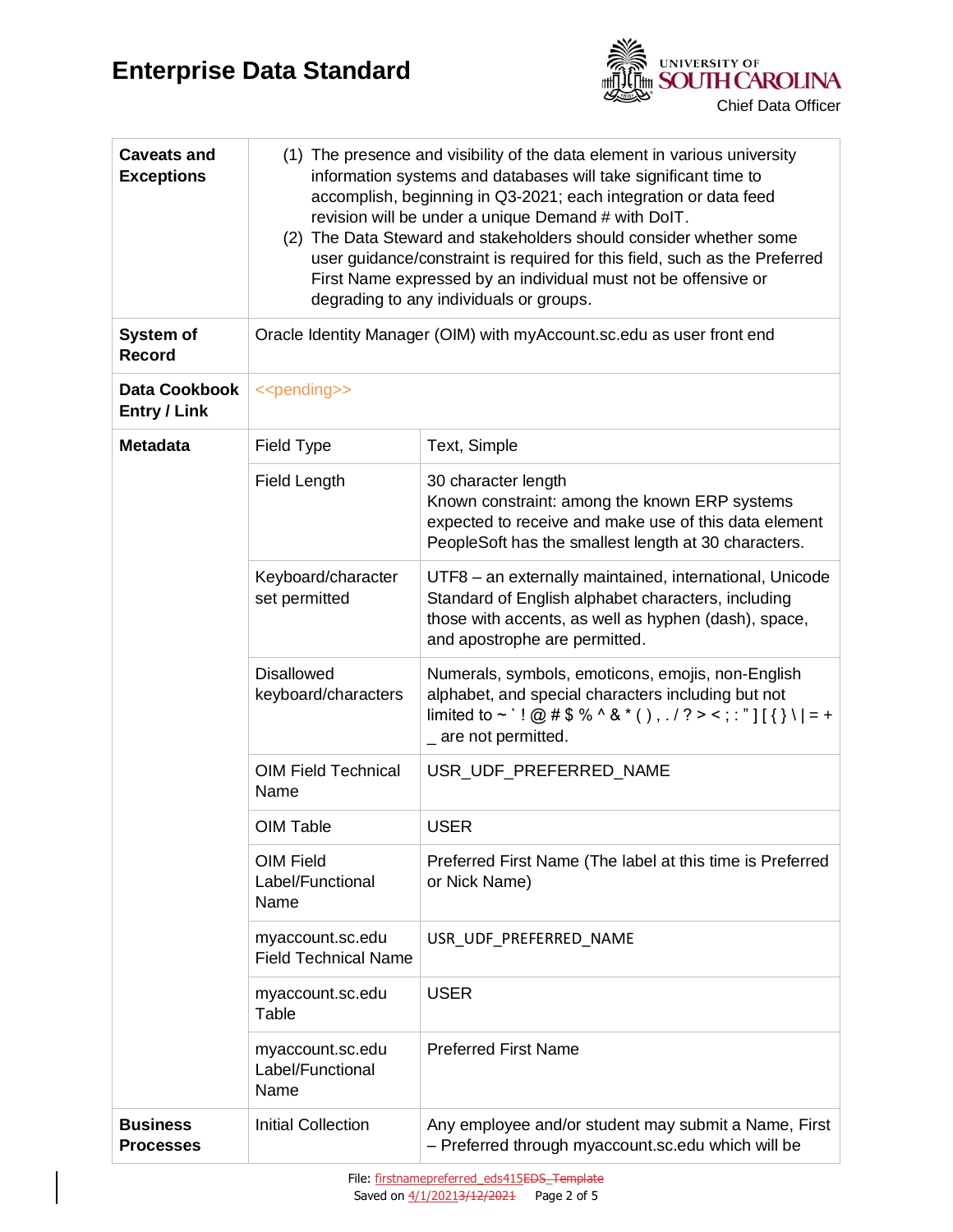

|                              | transmitted and stored in OIM as the system of record,<br>with a timestamp indicating the date and time<br>submitted.<br>No review or approval is required of submitted values;<br>however, the Data Steward has the right to review and<br>compel changes when/if a complaint is reported with a<br>value submitted by an individual. In extreme cases, the<br>Data Steward has the right to remove the offensive<br>values with notice to the appropriate user.                                                                                                                                                   |
|------------------------------|---------------------------------------------------------------------------------------------------------------------------------------------------------------------------------------------------------------------------------------------------------------------------------------------------------------------------------------------------------------------------------------------------------------------------------------------------------------------------------------------------------------------------------------------------------------------------------------------------------------------|
| User Change                  | Any employee and/or student may submit a different<br>Name, First - Preferred through myaccount.sc.edu, no<br>more than once per 12-months (beginning on the date<br>of the most recent change). Submitted values will be<br>automatically processed into OIM with a timestamp.<br>Prior values and their timestamp will be logged and<br>retained in the system of record.                                                                                                                                                                                                                                         |
| Administrative<br>Change     | In the event a user enters an unacceptable value, as<br>determined by the Data Steward, or inadvertently<br>submitted an unintended value (e.g. typo), a Service<br>Request can be submitted through DoIT requesting a<br>system administrator manually correct the value, and is<br>not constrained by the 12-months rule for User Change.<br>Business processes may need to be considered and<br>authorized by the Data Steward to grant DoIT<br>parameters and/or authority to make such changes<br>without having to get Data Steward approval per each.                                                        |
| Data Feeds &<br>Integrations | A system owner (aka Receiving Data Steward) may<br>request this data element be added to an existing or<br>new data feed by submitting a Demand to DoIT through<br>https://sc.edu/ithelp; the earliest date such work is likely<br>to start is July 1, 2021. The anticipated priority systems<br>for integration are Banner, PeopleSoft HCM,<br>Blackboard, and Office 365.<br>Requests will be forwarded to the Data Steward for this<br>data element for consideration, including approval and<br>prioritization/scheduling; other governance groups,<br>including but not limited to the Student Systems Council |
| Metrics and<br>Reporting     | and Administrative Systems Council, will need to<br>approve, prioritize, and schedule the actual effort.<br>DoIT shall report the number of submissions received,<br>by constituent type and date, and provide a summary                                                                                                                                                                                                                                                                                                                                                                                            |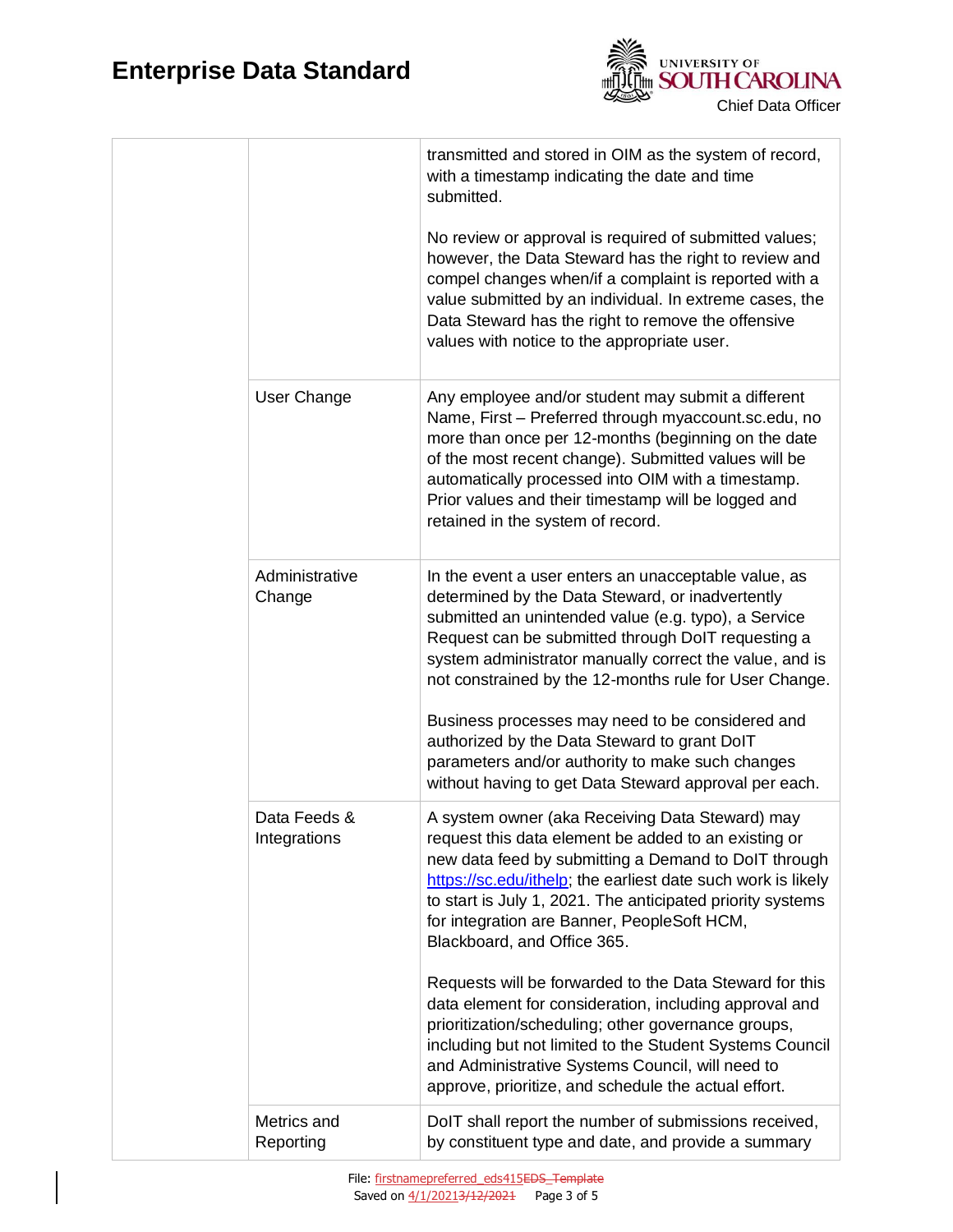## **Enterprise Data Standard**

 $\overline{\phantom{a}}$ 



|                     |                                             | dashboard with visualizations at analytics.sc.edu;<br>access to the reports will be at the direction of the Data<br>Steward.                                                                                                                                                         |                              |                                        |          |
|---------------------|---------------------------------------------|--------------------------------------------------------------------------------------------------------------------------------------------------------------------------------------------------------------------------------------------------------------------------------------|------------------------------|----------------------------------------|----------|
| Acknowledged        | Stakeholder                                 |                                                                                                                                                                                                                                                                                      | <b>RACI</b>                  | <b>Status</b>                          |          |
| <b>Stakeholders</b> | Williams, Julian (VP-DEI) - Data<br>Steward |                                                                                                                                                                                                                                                                                      | Responsible                  | Accepted                               |          |
|                     | Marterer, Aaron (Registrar)                 |                                                                                                                                                                                                                                                                                      | Consulted                    | Proposed                               |          |
|                     | Lee, Stacy (HR)                             |                                                                                                                                                                                                                                                                                      | Consulted                    | Proposed                               |          |
|                     | Byers, Rick (DoIT)                          |                                                                                                                                                                                                                                                                                      |                              | Accountable<br>Accepted<br>(Custodian) |          |
|                     | Malone, Shay (Student Life)                 |                                                                                                                                                                                                                                                                                      |                              | Consulted                              | Proposed |
|                     | Kelly, Mike (DoIT)                          |                                                                                                                                                                                                                                                                                      | Accountable                  | Accepted                               |          |
|                     | Davis, Todd (DoIT)                          |                                                                                                                                                                                                                                                                                      | Accountable<br>(Facilitator) | Accepted                               |          |
| <b>Approval Log</b> | Operational/Functional Area                 |                                                                                                                                                                                                                                                                                      | Authorization                | <b>Date</b>                            |          |
|                     | VP-DEI - Data Steward                       |                                                                                                                                                                                                                                                                                      | Williams, Julian             | 3/12/2021                              |          |
|                     | Registrar                                   |                                                                                                                                                                                                                                                                                      | Marterer, Aaron              | 3/5/2021                               |          |
|                     | <b>HR</b>                                   |                                                                                                                                                                                                                                                                                      | Lee, Stacy                   | 3/5/2021                               |          |
|                     | <b>Student Life</b>                         |                                                                                                                                                                                                                                                                                      | Malone, Shay                 | 3/5/2021                               |          |
|                     | <b>DolT</b>                                 |                                                                                                                                                                                                                                                                                      | Byers, Rick                  | 3/5/2021                               |          |
|                     | <b>DolT</b>                                 |                                                                                                                                                                                                                                                                                      | Davis, Todd                  | 3/5/2021                               |          |
|                     | Chief Data Officer (IT executive lead)      |                                                                                                                                                                                                                                                                                      | Kelly, Mike                  | 3/5/2021                               |          |
| <b>Change Log</b>   | Date                                        | Comments                                                                                                                                                                                                                                                                             |                              |                                        |          |
|                     | 3/12/2021                                   | Acceptance of all prior revisions (Track Changes) and<br>preparation for Data Steward final approval (indicate by date in<br>Approval Log above, please).                                                                                                                            |                              |                                        |          |
|                     | 3/4/2021                                    | Revisions based on stakeholder review and comments,<br>removed the questions around policy and 12 months being<br>feasible. There is a university policy, we will use that and work<br>to make the necessary changes to that policy and holding a<br>name for 12 months is possible. |                              |                                        |          |
|                     | 2/24/2021                                   | Circulated to working group on Preferred Name by Todd Davis,<br>facilitated by VP-DEI Williams, for review, comment, and<br>changes.                                                                                                                                                 |                              |                                        |          |
|                     | 1/26/2021                                   | New Standard drafted by Mike Kelly                                                                                                                                                                                                                                                   |                              |                                        |          |